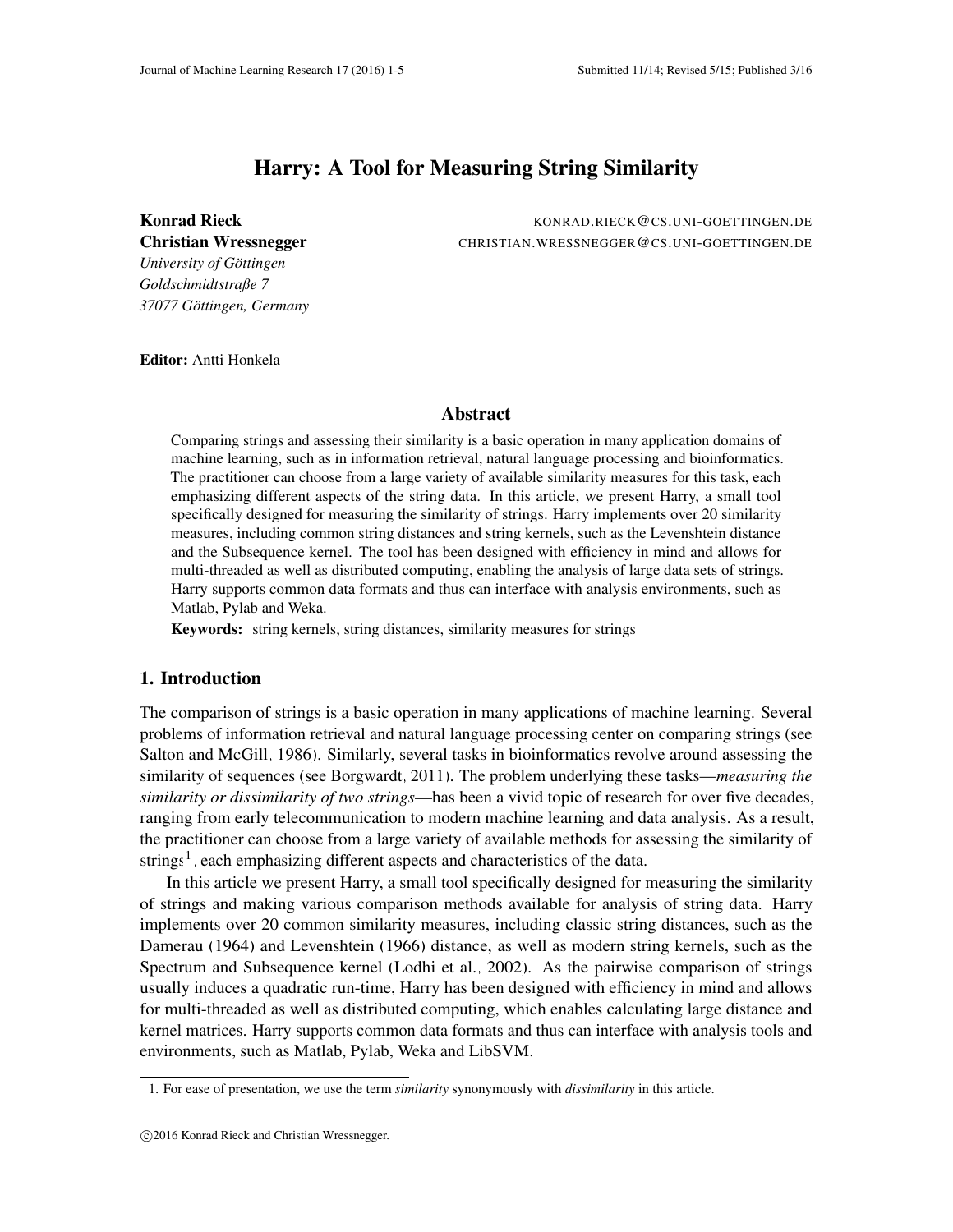While there also exist other tools implementing similarity measures for strings, such as the popular module python-Levenshtein, the generic toolbox Shogun [\(Sonnenburg et al., 2010\)](#page-4-5) and the R package KeBABS for biological sequences [\(Palme et al., 2015\)](#page-4-6), none of these tools provides a similarly broad range of similarity measures in comparison with Harry. Moreover, Harry complements the tool Sally [\(Rieck et al., 2012\)](#page-4-7) which maps strings to vectors and allows for applying vectorial comparison functions to strings, such as the Euclidean and Manhattan distance. In combination, Harry & Sally provide a versatile basis for analyzing string data.

## 2. A Brief Overview of Harry

Harry implements a generic framework for the comparison of strings and assessing their similarity. In the following, we briefly discuss the main features of this framework.

## 2.1 Supported Similarity Measures

The current version of Harry supports the similarity measures listed in Table [1.](#page-1-0) Included are classic string distances by [Damerau](#page-4-2) [\(1964\)](#page-4-2) and [Levenshtein](#page-4-3) [\(1966\)](#page-4-3) as well as more recent methods, such as distances by [Jaro](#page-4-8) [\(1989\)](#page-4-8) and [Bennett et al.](#page-4-9) [\(1998\)](#page-4-9). Furthermore, the tool implements string kernels as described by [Shawe-Taylor and Cristianini](#page-4-10) [\(2004\)](#page-4-10) and allows for mapping kernels to distances and vice versa. In addition to distances and kernels, Harry also implements so-called similarity coefficients, such as the Jaccard index, which assess similarity in terms of matching sets of characters or words [\(Sokal and Sneath, 1963\)](#page-4-11).

| <b>String Distances</b> (10)                                                               |                                                                  |                                                                                                |                          |
|--------------------------------------------------------------------------------------------|------------------------------------------------------------------|------------------------------------------------------------------------------------------------|--------------------------|
| Bag distance<br>Compression distance<br>Damerau-Levenshtein distance Jaro-Winkler distance | Hamming distance<br>Jaro distance                                | Kernel-substitution distance String alignment distance<br>Lee distance<br>Levenshtein distance |                          |
| <b>String Kernels</b> (4)                                                                  |                                                                  |                                                                                                |                          |
| Distance-substitution kernel                                                               | Spectrum kernel                                                  | Subsequence kernel                                                                             | Weighted-degree kernel   |
| <b>Similarity Coefficients (7)</b>                                                         |                                                                  |                                                                                                |                          |
| Braun-Blanquet coefficient<br>Jaccard coefficient                                          | Kulczynski coefficient Simpson coefficient<br>Otsuka coefficient | Soerensen-Dice coefficient                                                                     | Sokal-Sneath coefficient |

<span id="page-1-0"></span>Table 1: Similarity measures for strings supported by Harry (version 0.4.1).

## 2.2 Scalable Computation

For the efficient processing of large sets of strings, Harry makes use of multi-threading and distributes the workload over multiple CPU cores (see option  $-n$ ). The run-time performance of Harry thus scales linearly with the number of cores and enables computing large distance and kernel matrices. Furthermore, Harry can split the calculation of large matrices into smaller chunks, where these chunks are either defined manually as sub-matrices (see options  $-x$  and  $-y$ ) or automatically from the number of requested splits (option  $-s$ ). Using this splitting the computation of similarity measures can be easily distributed over multiple hosts and carried out with systems for high performance computing, such as the LSF or SGE platform.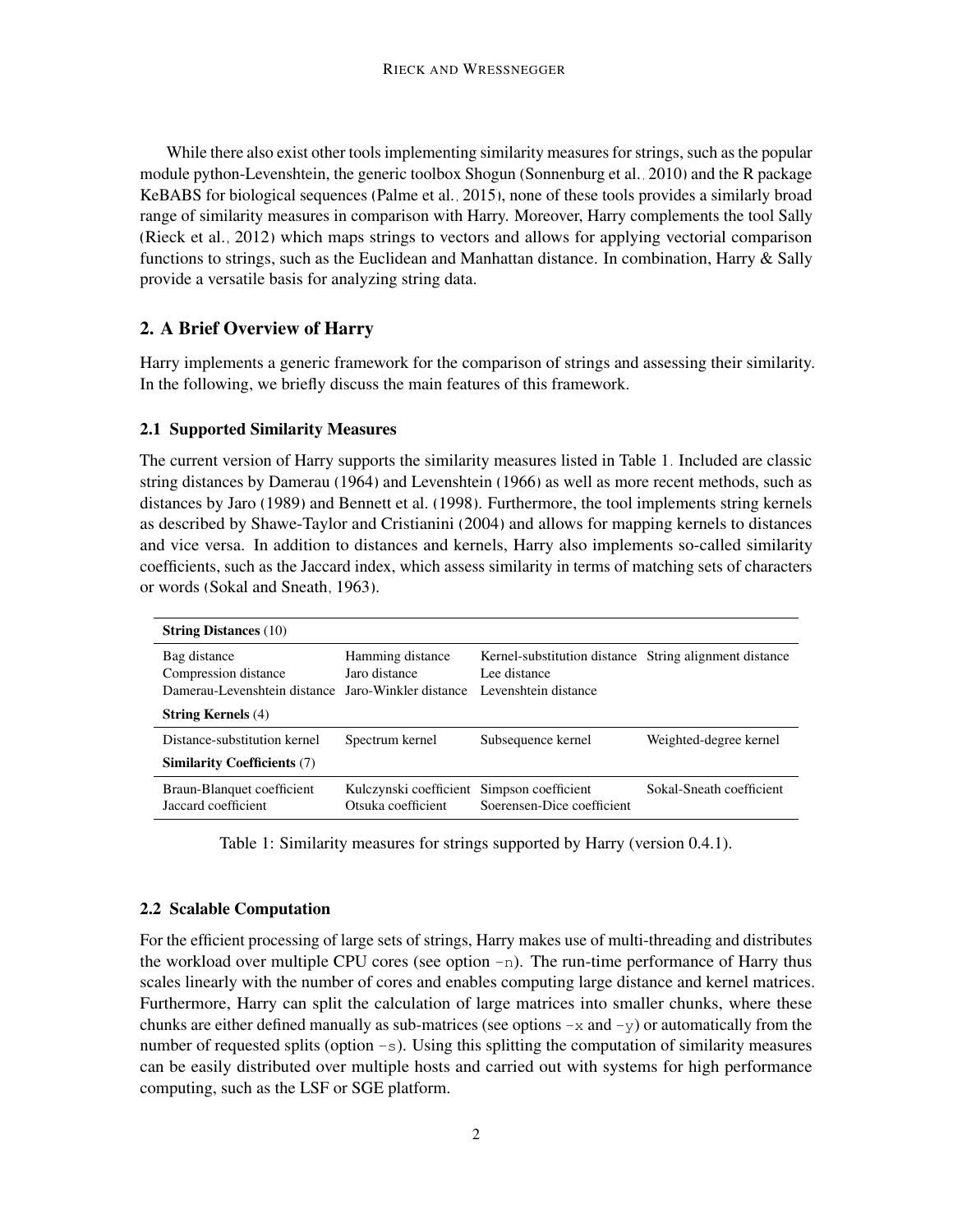The run-time performance of Harry is further improved by caching recurrent computations (option  $-a$ ), such as during the normalization of string kernels and distances. The underlying cache builds on a lightweight synchronization that ensures little overhead, even if several threads concurrently access the data. The caching can also be applied directly to the computed similarity values (option -G) and speed up the comparison of data sets with duplicate strings.

## 2.3 Interfaces and Preprocessing

To interface with other analysis tools and environments, Harry implements support for common input and output formats. The tool can read string data from text files, directories and compressed archives (option  $-i$ ). Moreover, it is able to store computed similarity matrices in output formats suitable for Matlab, Pylab, Weka and LibSVM (option  $-\circ$ ). Additionally, Harry is bundled with a Python module that enables efficiently comparing strings in Python without storing data on disk.

Harry supports several preprocessing functions that improve string comparison in particular fields of application. For example, the tool enables the user to change the granularity of the comparison to either bytes, bits or tokens (option  $-q$ ). In the latter setting the input strings are partitioned into tokens using a set of delimiter characters, thereby enabling the analysis of structured data, such as text and log entries. Moreover, Harry supports removing stop tokens from strings, transforming tokens to Soundex codes and encoding non-printable characters in texts.

The data format, preprocessing functions and the selected similarity measure can be specified on the command line as well as in a configuration file (option  $-c$ ). As a result, experiments with Harry can be easily reproduced using stored configurations.

### 3. Experiments with Harry

We demonstrate the efficiency of Harry in an empirical evaluation, where we first study its scalability (Section [3.1\)](#page-2-0) and then compare its performance to related tools (Section [3.2\)](#page-3-0). In all experiments we consider the data sets listed in Table [2](#page-2-1) which contain strings of DNA snippets, protein sequences, Twitter messages and network traces, respectively.

| Data set                  | ARTS          | <b>SPROT</b>      | <b>TWEETS</b>    | WEBFP          |
|---------------------------|---------------|-------------------|------------------|----------------|
| Type of strings           | DNA snippets  | Protein sequences | Twitter messages | Network traces |
| Average length of strings | $2,400$ bases | 457 proteins      | 126 characters   | 1,312 packets  |
| Size of alphabet          | 4 bases       | 22 proteins       | 69 characters    | 6 packet sizes |

<span id="page-2-1"></span>Table 2: Data sets for evaluation. Each data set consists of 1,000 strings randomly drawn from the original source: ARTS [\(Sonnenburg et al., 2006\)](#page-4-12); SPROT [\(O'Donovan et al., 2002\)](#page-4-13); TWEETS (Twitter.com); WEBFP [\(Cai et al., 2012\)](#page-4-14).

#### <span id="page-2-0"></span>3.1 Scalability of Harry

In our first experiment, we compute the [Levenshtein](#page-4-3) [\(1966\)](#page-4-3) distance, the normalized compression distance [\(Bennett et al., 1998\)](#page-4-9) and the Subsequence kernel [\(Lodhi et al., 2002\)](#page-4-4) on all four data sets using Harry. We repeat the computation with a different number of available CPU cores and measure the run-time in terms of comparisons per second.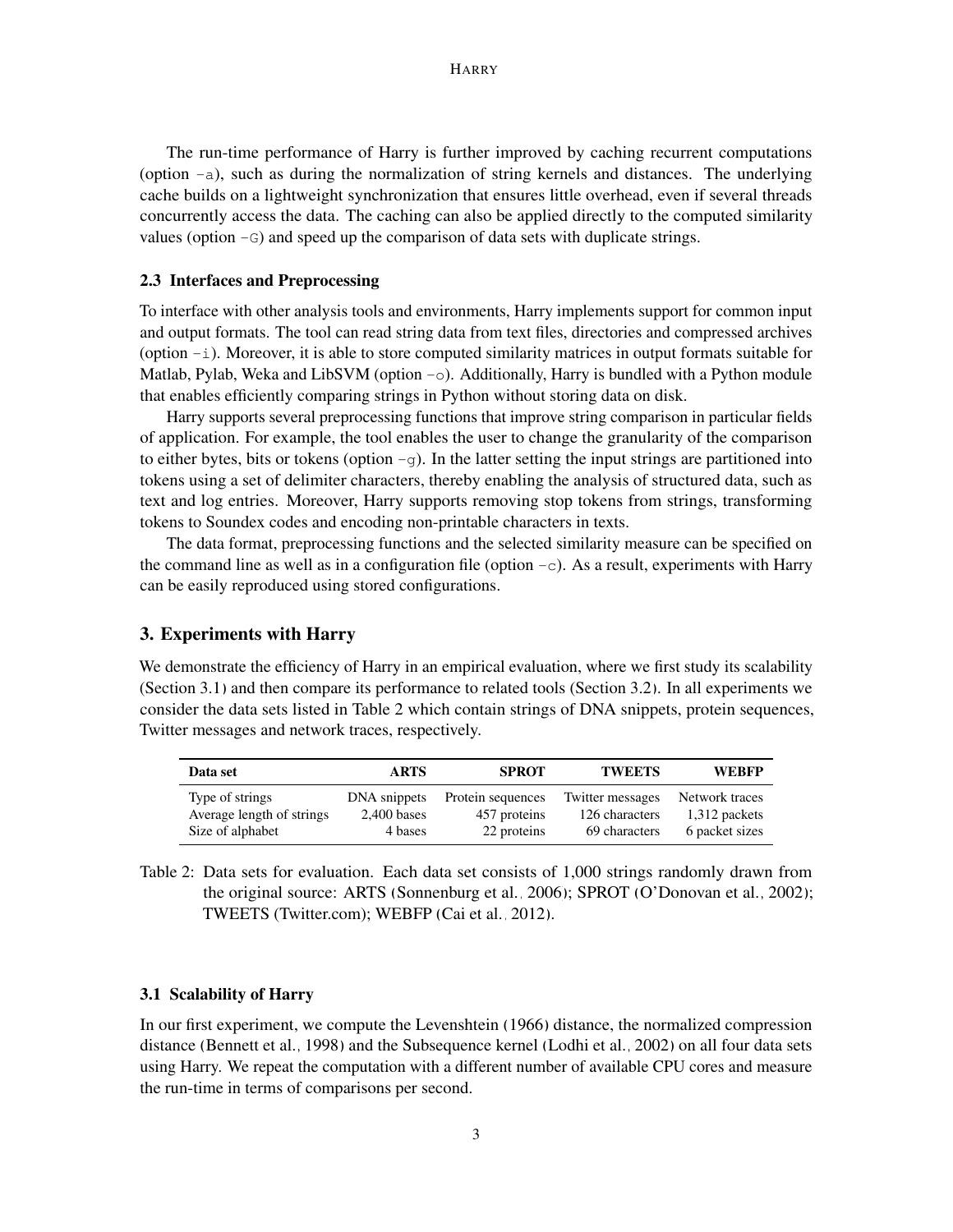Figure [1](#page-3-1) shows the results of this experiment. The Levenshtein distance and the Subsequence kernel scale perfectly linear with the number of CPU cores, reaching peak performances of  $10^5$  and  $10<sup>4</sup>$  comparisons per second, respectively. The compression distance scales almost linearly, as the caching used for normalization induces a slight overhead when more than 8 cores are used.



<span id="page-3-1"></span>Figure 1: Run-time performance of Harry with varying number of CPU cores.

#### <span id="page-3-0"></span>3.2 Comparative Evaluation

In the second experiment, we compare Harry with other tools for measuring string similarity. We consider the Python modules *python-Levenshtein* (0.11.2) and *python-jellyfish* (0.5.0) that implement the Levenshtein distance and its variants, the library *CompLearn* (1.1.7) that focuses on compression distances, and the machine learning toolbox *Shogun* (4.0.0) that provides several string kernels. For each of the four data sets, we randomly draw 100 strings, compute a full similarity matrix with each tool and measure the run-time over 10 runs.



<span id="page-3-2"></span>Figure 2: Comparative evaluation of Harry and related software tools.

The averaged results for the comparative evaluation are shown in Figure [2.](#page-3-2) In all settings, Harry is on par with the other tools and provides a similar and often even better performance. Given that each of the related tools focuses only on a subset of similarity measures, this experiment demonstrates the versatile yet efficient implementation of Harry.

## 4. Conclusions

Harry provides access to a wide range of similarity measures and enables their efficient computation on string data. In combination with Sally [\(Rieck et al., 2012\)](#page-4-7), the tool is a perfect fit for analyzing and learning with strings. The source code of Harry along with documentation and a tutorial is available at *[http://www.mlsec.org/ harry](http://www.mlsec.org/harry)*.